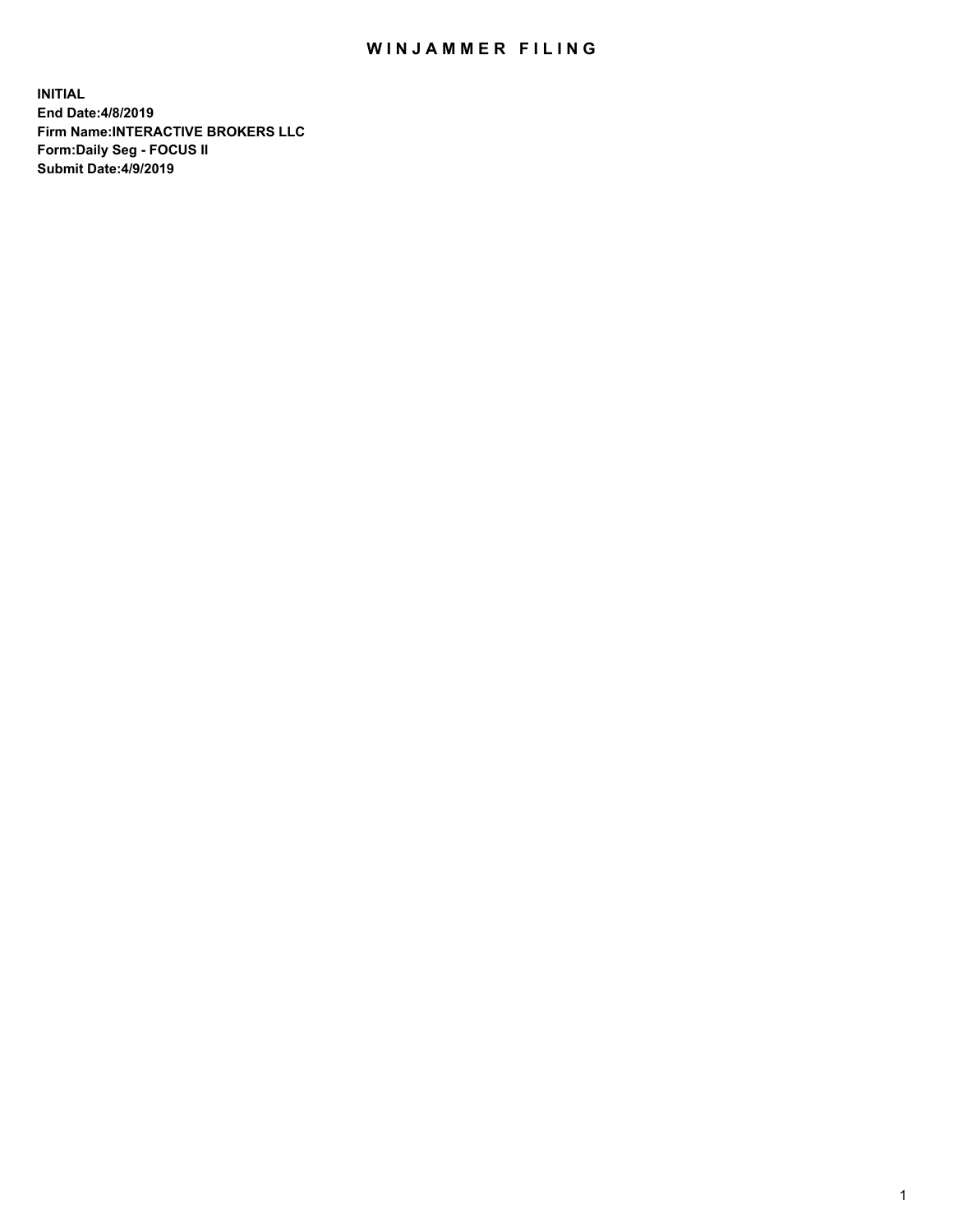**INITIAL End Date:4/8/2019 Firm Name:INTERACTIVE BROKERS LLC Form:Daily Seg - FOCUS II Submit Date:4/9/2019 Daily Segregation - Cover Page**

| Name of Company                                                                                                                                                                                                                                                                                                                | <b>INTERACTIVE BROKERS LLC</b>                                                      |
|--------------------------------------------------------------------------------------------------------------------------------------------------------------------------------------------------------------------------------------------------------------------------------------------------------------------------------|-------------------------------------------------------------------------------------|
| <b>Contact Name</b>                                                                                                                                                                                                                                                                                                            | James Menicucci                                                                     |
| <b>Contact Phone Number</b>                                                                                                                                                                                                                                                                                                    | 203-618-8085                                                                        |
| <b>Contact Email Address</b>                                                                                                                                                                                                                                                                                                   | jmenicucci@interactivebrokers.c<br>om                                               |
| FCM's Customer Segregated Funds Residual Interest Target (choose one):<br>a. Minimum dollar amount: ; or<br>b. Minimum percentage of customer segregated funds required:% ; or<br>c. Dollar amount range between: and; or<br>d. Percentage range of customer segregated funds required between:% and%.                         | $\overline{\mathbf{0}}$<br>$\overline{\mathbf{0}}$<br>155,000,000 245,000,000<br>00 |
| FCM's Customer Secured Amount Funds Residual Interest Target (choose one):<br>a. Minimum dollar amount: ; or<br>b. Minimum percentage of customer secured funds required:% ; or<br>c. Dollar amount range between: and; or<br>d. Percentage range of customer secured funds required between:% and%.                           | $\overline{\mathbf{0}}$<br>$\pmb{0}$<br>80,000,000 120,000,000<br>00                |
| FCM's Cleared Swaps Customer Collateral Residual Interest Target (choose one):<br>a. Minimum dollar amount: ; or<br>b. Minimum percentage of cleared swaps customer collateral required:% ; or<br>c. Dollar amount range between: and; or<br>d. Percentage range of cleared swaps customer collateral required between:% and%. | $\overline{\mathbf{0}}$<br>$\underline{\mathbf{0}}$<br>0 <sub>0</sub><br>00         |

Attach supporting documents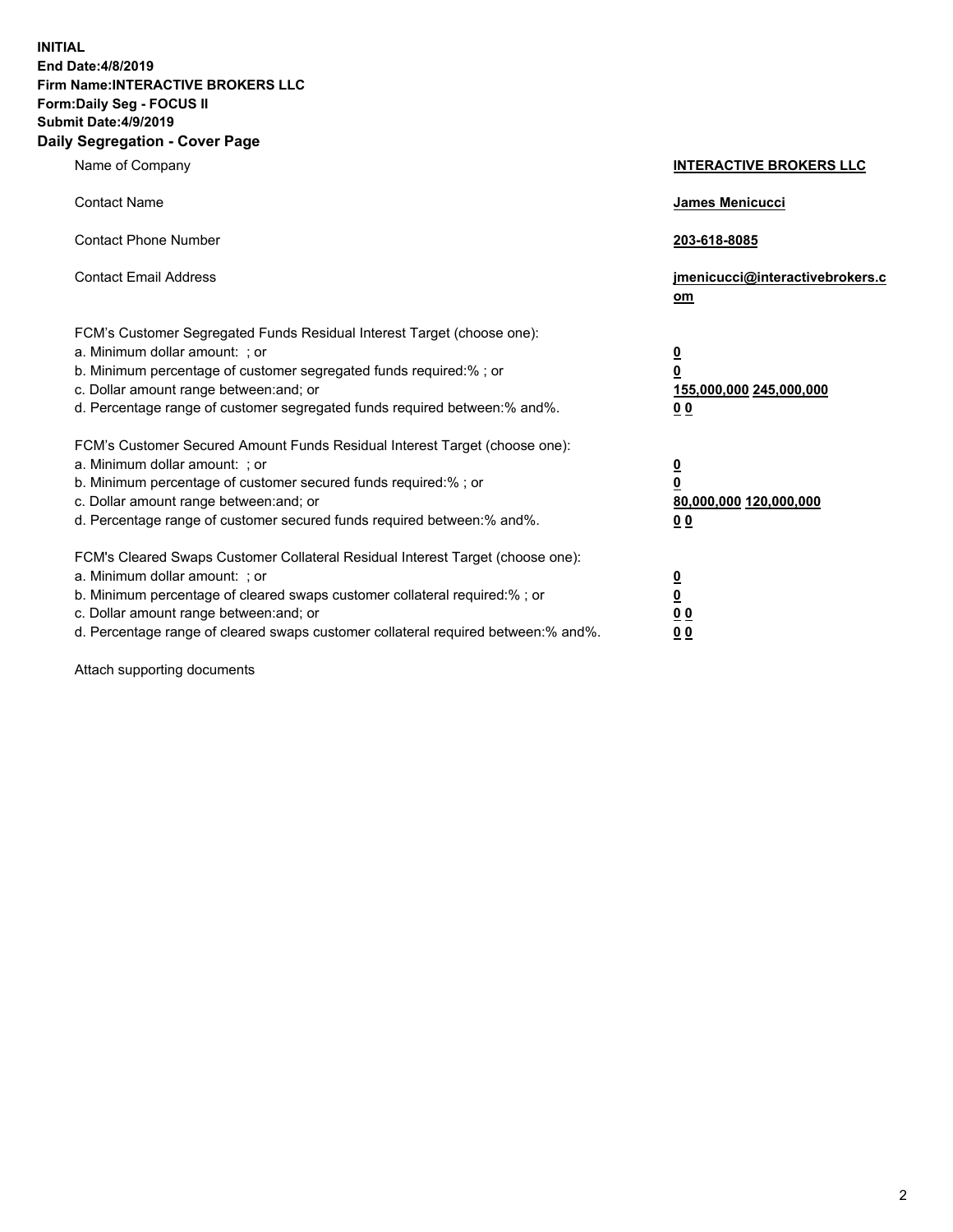## **INITIAL End Date:4/8/2019 Firm Name:INTERACTIVE BROKERS LLC Form:Daily Seg - FOCUS II Submit Date:4/9/2019 Daily Segregation - Secured Amounts**

| Daily Ocglegation - Occured Anioants                                               |                                                                                                                                                                                                                                                                                                                                                                                                                                                                                                                                                                                                                                                                                                                                                                                                                                                                                                                                                                                                                                                                                                                                                                                                                                                                                                                                                                                                                                                                                                                                                                                                                                                                                                                                                                                                                |
|------------------------------------------------------------------------------------|----------------------------------------------------------------------------------------------------------------------------------------------------------------------------------------------------------------------------------------------------------------------------------------------------------------------------------------------------------------------------------------------------------------------------------------------------------------------------------------------------------------------------------------------------------------------------------------------------------------------------------------------------------------------------------------------------------------------------------------------------------------------------------------------------------------------------------------------------------------------------------------------------------------------------------------------------------------------------------------------------------------------------------------------------------------------------------------------------------------------------------------------------------------------------------------------------------------------------------------------------------------------------------------------------------------------------------------------------------------------------------------------------------------------------------------------------------------------------------------------------------------------------------------------------------------------------------------------------------------------------------------------------------------------------------------------------------------------------------------------------------------------------------------------------------------|
| Foreign Futures and Foreign Options Secured Amounts                                |                                                                                                                                                                                                                                                                                                                                                                                                                                                                                                                                                                                                                                                                                                                                                                                                                                                                                                                                                                                                                                                                                                                                                                                                                                                                                                                                                                                                                                                                                                                                                                                                                                                                                                                                                                                                                |
| Amount required to be set aside pursuant to law, rule or regulation of a foreign   | $0$ [7305]                                                                                                                                                                                                                                                                                                                                                                                                                                                                                                                                                                                                                                                                                                                                                                                                                                                                                                                                                                                                                                                                                                                                                                                                                                                                                                                                                                                                                                                                                                                                                                                                                                                                                                                                                                                                     |
|                                                                                    |                                                                                                                                                                                                                                                                                                                                                                                                                                                                                                                                                                                                                                                                                                                                                                                                                                                                                                                                                                                                                                                                                                                                                                                                                                                                                                                                                                                                                                                                                                                                                                                                                                                                                                                                                                                                                |
|                                                                                    |                                                                                                                                                                                                                                                                                                                                                                                                                                                                                                                                                                                                                                                                                                                                                                                                                                                                                                                                                                                                                                                                                                                                                                                                                                                                                                                                                                                                                                                                                                                                                                                                                                                                                                                                                                                                                |
|                                                                                    | 432,925,094 [7315]                                                                                                                                                                                                                                                                                                                                                                                                                                                                                                                                                                                                                                                                                                                                                                                                                                                                                                                                                                                                                                                                                                                                                                                                                                                                                                                                                                                                                                                                                                                                                                                                                                                                                                                                                                                             |
|                                                                                    | $0$ [7317]                                                                                                                                                                                                                                                                                                                                                                                                                                                                                                                                                                                                                                                                                                                                                                                                                                                                                                                                                                                                                                                                                                                                                                                                                                                                                                                                                                                                                                                                                                                                                                                                                                                                                                                                                                                                     |
|                                                                                    | 13,226,700 [7325]                                                                                                                                                                                                                                                                                                                                                                                                                                                                                                                                                                                                                                                                                                                                                                                                                                                                                                                                                                                                                                                                                                                                                                                                                                                                                                                                                                                                                                                                                                                                                                                                                                                                                                                                                                                              |
|                                                                                    |                                                                                                                                                                                                                                                                                                                                                                                                                                                                                                                                                                                                                                                                                                                                                                                                                                                                                                                                                                                                                                                                                                                                                                                                                                                                                                                                                                                                                                                                                                                                                                                                                                                                                                                                                                                                                |
|                                                                                    | 106,895 [7335]                                                                                                                                                                                                                                                                                                                                                                                                                                                                                                                                                                                                                                                                                                                                                                                                                                                                                                                                                                                                                                                                                                                                                                                                                                                                                                                                                                                                                                                                                                                                                                                                                                                                                                                                                                                                 |
|                                                                                    | $-10,225$ [7337]                                                                                                                                                                                                                                                                                                                                                                                                                                                                                                                                                                                                                                                                                                                                                                                                                                                                                                                                                                                                                                                                                                                                                                                                                                                                                                                                                                                                                                                                                                                                                                                                                                                                                                                                                                                               |
|                                                                                    | 446,248,464 [7345]                                                                                                                                                                                                                                                                                                                                                                                                                                                                                                                                                                                                                                                                                                                                                                                                                                                                                                                                                                                                                                                                                                                                                                                                                                                                                                                                                                                                                                                                                                                                                                                                                                                                                                                                                                                             |
|                                                                                    | 3,573 [7351]                                                                                                                                                                                                                                                                                                                                                                                                                                                                                                                                                                                                                                                                                                                                                                                                                                                                                                                                                                                                                                                                                                                                                                                                                                                                                                                                                                                                                                                                                                                                                                                                                                                                                                                                                                                                   |
|                                                                                    | 0 [7352] 3,573 [7354]                                                                                                                                                                                                                                                                                                                                                                                                                                                                                                                                                                                                                                                                                                                                                                                                                                                                                                                                                                                                                                                                                                                                                                                                                                                                                                                                                                                                                                                                                                                                                                                                                                                                                                                                                                                          |
|                                                                                    | 446,252,037 [7355]                                                                                                                                                                                                                                                                                                                                                                                                                                                                                                                                                                                                                                                                                                                                                                                                                                                                                                                                                                                                                                                                                                                                                                                                                                                                                                                                                                                                                                                                                                                                                                                                                                                                                                                                                                                             |
|                                                                                    |                                                                                                                                                                                                                                                                                                                                                                                                                                                                                                                                                                                                                                                                                                                                                                                                                                                                                                                                                                                                                                                                                                                                                                                                                                                                                                                                                                                                                                                                                                                                                                                                                                                                                                                                                                                                                |
|                                                                                    | 446,252,037 [7360]                                                                                                                                                                                                                                                                                                                                                                                                                                                                                                                                                                                                                                                                                                                                                                                                                                                                                                                                                                                                                                                                                                                                                                                                                                                                                                                                                                                                                                                                                                                                                                                                                                                                                                                                                                                             |
|                                                                                    |                                                                                                                                                                                                                                                                                                                                                                                                                                                                                                                                                                                                                                                                                                                                                                                                                                                                                                                                                                                                                                                                                                                                                                                                                                                                                                                                                                                                                                                                                                                                                                                                                                                                                                                                                                                                                |
|                                                                                    |                                                                                                                                                                                                                                                                                                                                                                                                                                                                                                                                                                                                                                                                                                                                                                                                                                                                                                                                                                                                                                                                                                                                                                                                                                                                                                                                                                                                                                                                                                                                                                                                                                                                                                                                                                                                                |
|                                                                                    | 56,524,900 [7500]                                                                                                                                                                                                                                                                                                                                                                                                                                                                                                                                                                                                                                                                                                                                                                                                                                                                                                                                                                                                                                                                                                                                                                                                                                                                                                                                                                                                                                                                                                                                                                                                                                                                                                                                                                                              |
|                                                                                    | 0 [7520] 56,524,900 [7530]                                                                                                                                                                                                                                                                                                                                                                                                                                                                                                                                                                                                                                                                                                                                                                                                                                                                                                                                                                                                                                                                                                                                                                                                                                                                                                                                                                                                                                                                                                                                                                                                                                                                                                                                                                                     |
|                                                                                    |                                                                                                                                                                                                                                                                                                                                                                                                                                                                                                                                                                                                                                                                                                                                                                                                                                                                                                                                                                                                                                                                                                                                                                                                                                                                                                                                                                                                                                                                                                                                                                                                                                                                                                                                                                                                                |
|                                                                                    | 412,360,828 [7540]                                                                                                                                                                                                                                                                                                                                                                                                                                                                                                                                                                                                                                                                                                                                                                                                                                                                                                                                                                                                                                                                                                                                                                                                                                                                                                                                                                                                                                                                                                                                                                                                                                                                                                                                                                                             |
|                                                                                    | 0 [7560] 412,360,828 [7570]                                                                                                                                                                                                                                                                                                                                                                                                                                                                                                                                                                                                                                                                                                                                                                                                                                                                                                                                                                                                                                                                                                                                                                                                                                                                                                                                                                                                                                                                                                                                                                                                                                                                                                                                                                                    |
|                                                                                    |                                                                                                                                                                                                                                                                                                                                                                                                                                                                                                                                                                                                                                                                                                                                                                                                                                                                                                                                                                                                                                                                                                                                                                                                                                                                                                                                                                                                                                                                                                                                                                                                                                                                                                                                                                                                                |
|                                                                                    | $0$ [7580]                                                                                                                                                                                                                                                                                                                                                                                                                                                                                                                                                                                                                                                                                                                                                                                                                                                                                                                                                                                                                                                                                                                                                                                                                                                                                                                                                                                                                                                                                                                                                                                                                                                                                                                                                                                                     |
|                                                                                    | $0$ [7590]                                                                                                                                                                                                                                                                                                                                                                                                                                                                                                                                                                                                                                                                                                                                                                                                                                                                                                                                                                                                                                                                                                                                                                                                                                                                                                                                                                                                                                                                                                                                                                                                                                                                                                                                                                                                     |
|                                                                                    | $0$ [7600]                                                                                                                                                                                                                                                                                                                                                                                                                                                                                                                                                                                                                                                                                                                                                                                                                                                                                                                                                                                                                                                                                                                                                                                                                                                                                                                                                                                                                                                                                                                                                                                                                                                                                                                                                                                                     |
|                                                                                    | $0$ [7610]                                                                                                                                                                                                                                                                                                                                                                                                                                                                                                                                                                                                                                                                                                                                                                                                                                                                                                                                                                                                                                                                                                                                                                                                                                                                                                                                                                                                                                                                                                                                                                                                                                                                                                                                                                                                     |
|                                                                                    | 0 [7615] 0 [7620]                                                                                                                                                                                                                                                                                                                                                                                                                                                                                                                                                                                                                                                                                                                                                                                                                                                                                                                                                                                                                                                                                                                                                                                                                                                                                                                                                                                                                                                                                                                                                                                                                                                                                                                                                                                              |
| Amounts held by clearing organizations of foreign boards of trade                  |                                                                                                                                                                                                                                                                                                                                                                                                                                                                                                                                                                                                                                                                                                                                                                                                                                                                                                                                                                                                                                                                                                                                                                                                                                                                                                                                                                                                                                                                                                                                                                                                                                                                                                                                                                                                                |
| A. Cash                                                                            | $0$ [7640]                                                                                                                                                                                                                                                                                                                                                                                                                                                                                                                                                                                                                                                                                                                                                                                                                                                                                                                                                                                                                                                                                                                                                                                                                                                                                                                                                                                                                                                                                                                                                                                                                                                                                                                                                                                                     |
| <b>B.</b> Securities                                                               | $0$ [7650]                                                                                                                                                                                                                                                                                                                                                                                                                                                                                                                                                                                                                                                                                                                                                                                                                                                                                                                                                                                                                                                                                                                                                                                                                                                                                                                                                                                                                                                                                                                                                                                                                                                                                                                                                                                                     |
| C. Amount due to (from) clearing organization - daily variation                    | $0$ [7660]                                                                                                                                                                                                                                                                                                                                                                                                                                                                                                                                                                                                                                                                                                                                                                                                                                                                                                                                                                                                                                                                                                                                                                                                                                                                                                                                                                                                                                                                                                                                                                                                                                                                                                                                                                                                     |
| D. Value of long option contracts                                                  | $0$ [7670]                                                                                                                                                                                                                                                                                                                                                                                                                                                                                                                                                                                                                                                                                                                                                                                                                                                                                                                                                                                                                                                                                                                                                                                                                                                                                                                                                                                                                                                                                                                                                                                                                                                                                                                                                                                                     |
| E. Value of short option contracts                                                 | 0 [7675] 0 [7680]                                                                                                                                                                                                                                                                                                                                                                                                                                                                                                                                                                                                                                                                                                                                                                                                                                                                                                                                                                                                                                                                                                                                                                                                                                                                                                                                                                                                                                                                                                                                                                                                                                                                                                                                                                                              |
| Amounts held by members of foreign boards of trade                                 |                                                                                                                                                                                                                                                                                                                                                                                                                                                                                                                                                                                                                                                                                                                                                                                                                                                                                                                                                                                                                                                                                                                                                                                                                                                                                                                                                                                                                                                                                                                                                                                                                                                                                                                                                                                                                |
| A. Cash                                                                            | 95,337,699 [7700]                                                                                                                                                                                                                                                                                                                                                                                                                                                                                                                                                                                                                                                                                                                                                                                                                                                                                                                                                                                                                                                                                                                                                                                                                                                                                                                                                                                                                                                                                                                                                                                                                                                                                                                                                                                              |
| <b>B.</b> Securities                                                               | $0$ [7710]                                                                                                                                                                                                                                                                                                                                                                                                                                                                                                                                                                                                                                                                                                                                                                                                                                                                                                                                                                                                                                                                                                                                                                                                                                                                                                                                                                                                                                                                                                                                                                                                                                                                                                                                                                                                     |
|                                                                                    | 2,796,565 [7720]                                                                                                                                                                                                                                                                                                                                                                                                                                                                                                                                                                                                                                                                                                                                                                                                                                                                                                                                                                                                                                                                                                                                                                                                                                                                                                                                                                                                                                                                                                                                                                                                                                                                                                                                                                                               |
| D. Value of long option contracts                                                  | 106,895 [7730]                                                                                                                                                                                                                                                                                                                                                                                                                                                                                                                                                                                                                                                                                                                                                                                                                                                                                                                                                                                                                                                                                                                                                                                                                                                                                                                                                                                                                                                                                                                                                                                                                                                                                                                                                                                                 |
|                                                                                    | <mark>-10,225</mark> [7735] <b>98,230,934</b> [7740]                                                                                                                                                                                                                                                                                                                                                                                                                                                                                                                                                                                                                                                                                                                                                                                                                                                                                                                                                                                                                                                                                                                                                                                                                                                                                                                                                                                                                                                                                                                                                                                                                                                                                                                                                           |
|                                                                                    | 0 [7760]                                                                                                                                                                                                                                                                                                                                                                                                                                                                                                                                                                                                                                                                                                                                                                                                                                                                                                                                                                                                                                                                                                                                                                                                                                                                                                                                                                                                                                                                                                                                                                                                                                                                                                                                                                                                       |
|                                                                                    | $0$ [7765]                                                                                                                                                                                                                                                                                                                                                                                                                                                                                                                                                                                                                                                                                                                                                                                                                                                                                                                                                                                                                                                                                                                                                                                                                                                                                                                                                                                                                                                                                                                                                                                                                                                                                                                                                                                                     |
|                                                                                    | 567,116,662 [7770]                                                                                                                                                                                                                                                                                                                                                                                                                                                                                                                                                                                                                                                                                                                                                                                                                                                                                                                                                                                                                                                                                                                                                                                                                                                                                                                                                                                                                                                                                                                                                                                                                                                                                                                                                                                             |
| Page 1 from Line 8)                                                                | 120,864,625 [7380]                                                                                                                                                                                                                                                                                                                                                                                                                                                                                                                                                                                                                                                                                                                                                                                                                                                                                                                                                                                                                                                                                                                                                                                                                                                                                                                                                                                                                                                                                                                                                                                                                                                                                                                                                                                             |
| Management Target Amount for Excess funds in separate section 30.7 accounts        | 80,000,000 [7780]                                                                                                                                                                                                                                                                                                                                                                                                                                                                                                                                                                                                                                                                                                                                                                                                                                                                                                                                                                                                                                                                                                                                                                                                                                                                                                                                                                                                                                                                                                                                                                                                                                                                                                                                                                                              |
| Excess (deficiency) funds in separate 30.7 accounts over (under) Management Target | 40,864,625 [7785]                                                                                                                                                                                                                                                                                                                                                                                                                                                                                                                                                                                                                                                                                                                                                                                                                                                                                                                                                                                                                                                                                                                                                                                                                                                                                                                                                                                                                                                                                                                                                                                                                                                                                                                                                                                              |
|                                                                                    | government or a rule of a self-regulatory organization authorized thereunder<br>Net ledger balance - Foreign Futures and Foreign Option Trading - All Customers<br>A. Cash<br>B. Securities (at market)<br>Net unrealized profit (loss) in open futures contracts traded on a foreign board of trade<br>Exchange traded options<br>a. Market value of open option contracts purchased on a foreign board of trade<br>b. Market value of open contracts granted (sold) on a foreign board of trade<br>Net equity (deficit) (add lines 1. 2. and 3.)<br>Account liquidating to a deficit and account with a debit balances - gross amount<br>Less: amount offset by customer owned securities<br>Amount required to be set aside as the secured amount - Net Liquidating Equity<br>Method (add lines 4 and 5)<br>Greater of amount required to be set aside pursuant to foreign jurisdiction (above) or line<br>6.<br>FUNDS DEPOSITED IN SEPARATE REGULATION 30.7 ACCOUNTS<br>Cash in banks<br>A. Banks located in the United States<br>B. Other banks qualified under Regulation 30.7<br>Securities<br>A. In safekeeping with banks located in the United States<br>B. In safekeeping with other banks qualified under Regulation 30.7<br>Equities with registered futures commission merchants<br>A. Cash<br><b>B.</b> Securities<br>C. Unrealized gain (loss) on open futures contracts<br>D. Value of long option contracts<br>E. Value of short option contracts<br>C. Unrealized gain (loss) on open futures contracts<br>E. Value of short option contracts<br>Amounts with other depositories designated by a foreign board of trade<br>Segregated funds on hand<br>Total funds in separate section 30.7 accounts<br>Excess (deficiency) Set Aside for Secured Amount (subtract line 7 Secured Statement |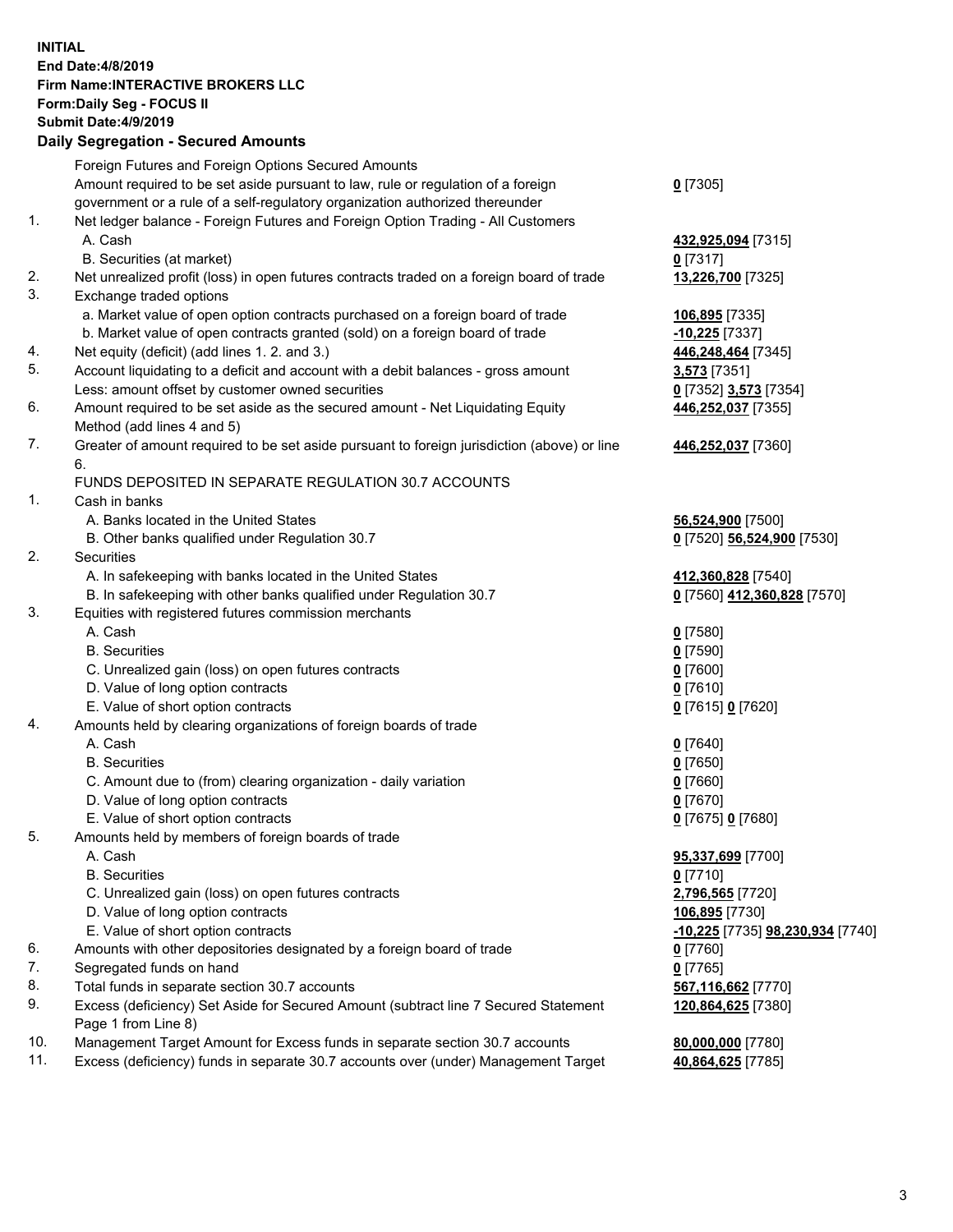| <b>INITIAL</b> | End Date: 4/8/2019                                                                  |                           |
|----------------|-------------------------------------------------------------------------------------|---------------------------|
|                | Firm Name: INTERACTIVE BROKERS LLC                                                  |                           |
|                | Form: Daily Seg - FOCUS II                                                          |                           |
|                | Submit Date: 4/9/2019                                                               |                           |
|                | Daily Segregation - Segregation Statement                                           |                           |
|                | SEGREGATION REQUIREMENTS(Section 4d(2) of the CEAct)                                |                           |
| 1.             | Net ledger balance                                                                  |                           |
|                | A. Cash                                                                             | 3,741,012,119 [7010]      |
|                | B. Securities (at market)                                                           | $0$ [7020]                |
| 2.             | Net unrealized profit (loss) in open futures contracts traded on a contract market  | 52,303,743 [7030]         |
| 3.             | Exchange traded options                                                             |                           |
|                | A. Add market value of open option contracts purchased on a contract market         | 138,270,911 [7032]        |
|                | B. Deduct market value of open option contracts granted (sold) on a contract market | -201,102,189 [7033]       |
| 4.             | Net equity (deficit) (add lines 1, 2 and 3)                                         | 3,730,484,584 [7040]      |
| 5.             | Accounts liquidating to a deficit and accounts with                                 |                           |
|                | debit balances - gross amount                                                       | 1,240,094 [7045]          |
|                | Less: amount offset by customer securities                                          | 0 [7047] 1,240,094 [7050] |
| 6.             | Amount required to be segregated (add lines 4 and 5)                                | 3,731,724,678 [7060]      |
|                | FUNDS IN SEGREGATED ACCOUNTS                                                        |                           |
| 7.             | Deposited in segregated funds bank accounts                                         |                           |
|                | A. Cash                                                                             | 510,708,544 [7070]        |
|                | B. Securities representing investments of customers' funds (at market)              | 2,263,074,140 [7080]      |
|                | C. Securities held for particular customers or option customers in lieu of cash (at | $0$ [7090]                |
|                | market)                                                                             |                           |
| 8.             | Margins on deposit with derivatives clearing organizations of contract markets      |                           |
|                | A. Cash                                                                             | 5,772,724 [7100]          |
|                | B. Securities representing investments of customers' funds (at market)              | 1,216,345,857 [7110]      |
|                | C. Securities held for particular customers or option customers in lieu of cash (at | $0$ [7120]                |
|                | market)                                                                             |                           |
| 9.             | Net settlement from (to) derivatives clearing organizations of contract markets     | -542,033 [7130]           |
| 10.            | Exchange traded options                                                             |                           |
|                | A. Value of open long option contracts                                              | 139,199,638 [7132]        |
|                | B. Value of open short option contracts                                             | -202,062,572 [7133]       |
| 11.            | Net equities with other FCMs                                                        |                           |
|                | A. Net liquidating equity                                                           | $0$ [7140]                |
|                | B. Securities representing investments of customers' funds (at market)              | $0$ [7160]                |
|                | C. Securities held for particular customers or option customers in lieu of cash (at | $0$ [7170]                |
|                | market)                                                                             |                           |
| 12.            | Segregated funds on hand                                                            | $0$ [7150]                |
| 13.            | Total amount in segregation (add lines 7 through 12)                                | 3,932,496,298 [7180]      |
| 14.            | Excess (deficiency) funds in segregation (subtract line 6 from line 13)             | 200,771,620 [7190]        |
| 15.            | Management Target Amount for Excess funds in segregation                            | 155,000,000 [7194]        |
| 16.            | Excess (deficiency) funds in segregation over (under) Management Target Amount      | 45,771,620 [7198]         |

Excess